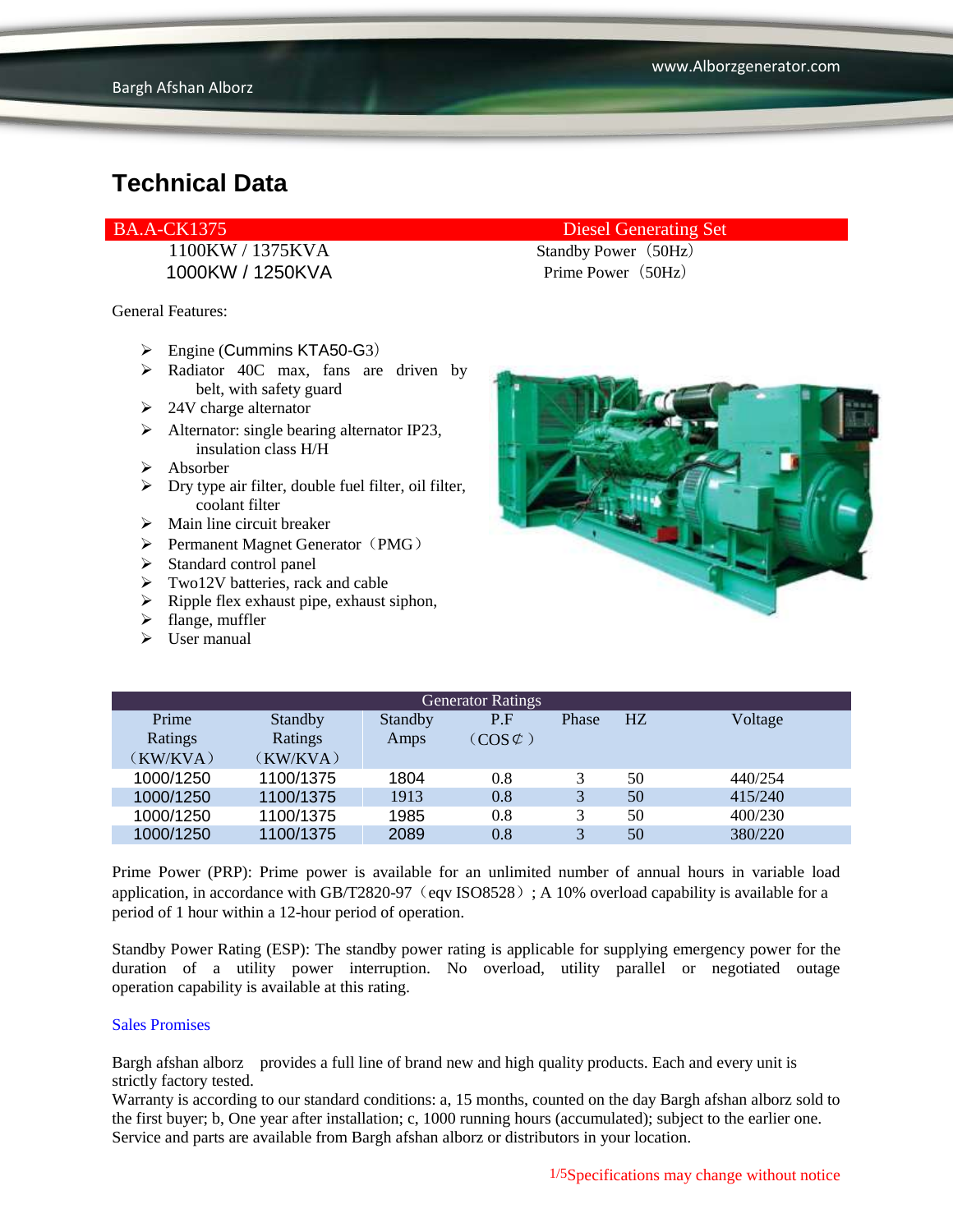| <b>BA.A-CK1375</b>               | <b>Diesel Generating Set</b>  |  |  |  |  |  |
|----------------------------------|-------------------------------|--|--|--|--|--|
|                                  | <b>ENGINE DATA</b>            |  |  |  |  |  |
| Manufacturer / Model:            | Cummins KTA50-G3, 4-cycle     |  |  |  |  |  |
| Air Intake System:               | Turbo, Air/Water cooling      |  |  |  |  |  |
| Fuel System:                     | PT type fuel pump, EFC        |  |  |  |  |  |
| <b>Cylinder Arrangement:</b>     | 16 in V                       |  |  |  |  |  |
| Displacement:                    | 50.3L                         |  |  |  |  |  |
| Bore and Stroke:                 | (mm)<br>159*159               |  |  |  |  |  |
| <b>Compression Ratio:</b>        | 13.9:1                        |  |  |  |  |  |
| Rated RPM:                       | 1500rpm                       |  |  |  |  |  |
| Max. Standby Power at Rated RPM: | 1100KW/1494HP                 |  |  |  |  |  |
| Governor Type:                   | Electronic                    |  |  |  |  |  |
| <b>Exhaust System</b>            |                               |  |  |  |  |  |
| <b>Exhaust Gas Flow:</b>         | 4529L/s                       |  |  |  |  |  |
| <b>Exhaust Temperature:</b>      | 585°C                         |  |  |  |  |  |
| <b>Max Back Pressure:</b>        | 10kPa                         |  |  |  |  |  |
| Air Intake System                |                               |  |  |  |  |  |
| Max Intake Restriction:          | 6.23kPa                       |  |  |  |  |  |
| Consumption:                     | 1643L/s                       |  |  |  |  |  |
| Air Flow:                        | 30425L/s                      |  |  |  |  |  |
|                                  | <b>Fuel System</b>            |  |  |  |  |  |
| 100% (Prime Power) Load:         | 254 L/h                       |  |  |  |  |  |
| 75% (Prime Power) Load:          |                               |  |  |  |  |  |
| 50% (Prime Power) Load::         |                               |  |  |  |  |  |
|                                  | Oil System<br>177L            |  |  |  |  |  |
| Total Oil Capacity:              |                               |  |  |  |  |  |
| Oil Consumption:                 | ≤4g/kwh                       |  |  |  |  |  |
| Engine Oil Tank Capacity:        | 151L<br>345-483kPa            |  |  |  |  |  |
| Oil Pressure at Rated RPM:       |                               |  |  |  |  |  |
| <b>Total Coolant Capacity:</b>   | <b>Cooling System</b><br>161L |  |  |  |  |  |
| Thermostat:                      | 82-93°C                       |  |  |  |  |  |
|                                  |                               |  |  |  |  |  |
| Max Water Temperature:           | 104°C                         |  |  |  |  |  |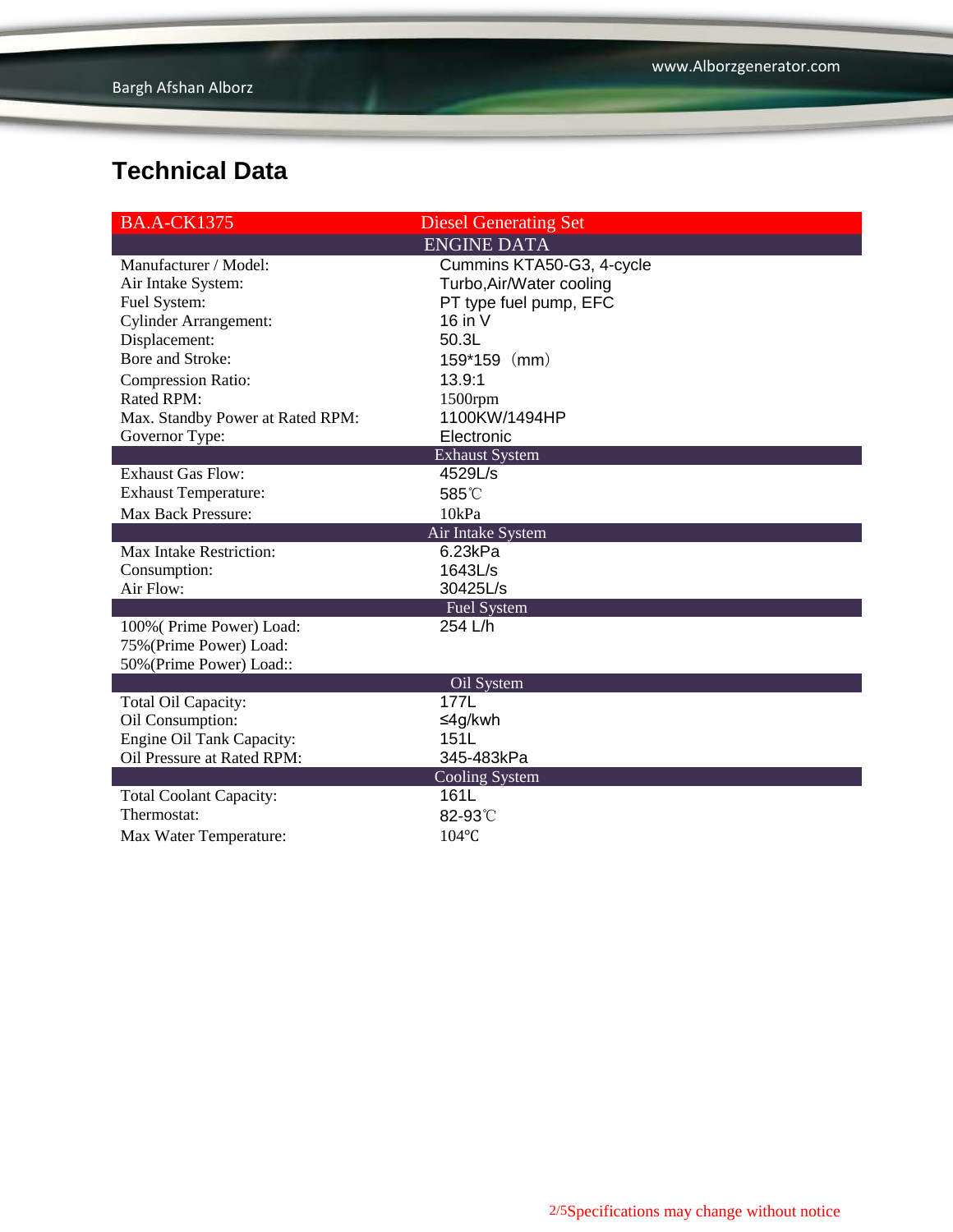| <b>BA.A-CK1375</b>                                                                         | <b>Diesel Generating Set</b>             |  |  |  |  |
|--------------------------------------------------------------------------------------------|------------------------------------------|--|--|--|--|
| <b>ALTERNATOR SPECIFICATION</b>                                                            |                                          |  |  |  |  |
|                                                                                            | <b>GENERAL DATA</b>                      |  |  |  |  |
| Compliance with GB755, BS5000, VDE0530, NEMAMG1-22, IED34-1, CSA22.2 and AS1359 standards. |                                          |  |  |  |  |
| <b>Alternator Data</b>                                                                     |                                          |  |  |  |  |
| Number of Phase:                                                                           | 3                                        |  |  |  |  |
| Connecting Type:                                                                           | 3 Phase and 4 Wires, "Y" type connecting |  |  |  |  |
| Number of Bearing:                                                                         | T                                        |  |  |  |  |
| <b>Power Factor:</b>                                                                       | 0.8                                      |  |  |  |  |
| <b>Protection Grade:</b>                                                                   | IP23                                     |  |  |  |  |
| Altitude:                                                                                  | $\leq$ 1000m                             |  |  |  |  |
| <b>Exciter Type:</b>                                                                       | Brushless, self-exciting                 |  |  |  |  |
| Insulation Class, Temperature Rise:                                                        | H/H                                      |  |  |  |  |
| Telephone Influence Factor (TIF):                                                          | $50$                                     |  |  |  |  |
| THF:                                                                                       | $<$ 2%                                   |  |  |  |  |
| Voltage Regulation, Steady State:                                                          | $\leq \pm 1\%$                           |  |  |  |  |
| <b>Alternator Capacity:</b>                                                                | 1375KVA                                  |  |  |  |  |
| <b>Alternator Efficiencies:</b>                                                            | 94.8%                                    |  |  |  |  |
| Air Cooling Flow:                                                                          | 2.69 <sub>m3</sub> /s                    |  |  |  |  |
|                                                                                            | <b>GENERATING SET DATA</b>               |  |  |  |  |
| <b>Voltage Regulation:</b>                                                                 | $\geq \pm 5\%$                           |  |  |  |  |
| Voltage Regulation, Stead State:                                                           | $\leq \pm 1\%$                           |  |  |  |  |
| Sudden Voltage Warp (100% Sudden Reduce):                                                  | $\leq +25\%$                             |  |  |  |  |
| Sudden Voltage Warp (Sudden Increase):                                                     | $\leq$ -20%                              |  |  |  |  |
| Voltage Stable Time (100% Sudden Reduce):                                                  | $\leq 6S$                                |  |  |  |  |
| Voltage Stable Time (Sudden Increase)                                                      | $\leq 6S$                                |  |  |  |  |
| Frequency Regulation, Stead State:                                                         | $\leq 5\%$                               |  |  |  |  |
| Frequency Waving:                                                                          | ≤0.5%                                    |  |  |  |  |
| Sudden Frequency Warp (100% Sudden Reduce):                                                | $\leq$ +12%                              |  |  |  |  |
| Sudden Frequency Warp (Sudden Increase):                                                   | $\leq$ -10%                              |  |  |  |  |
| Frequency Recovery Time (100% Sudden Reduce):                                              | $\leq$ 5S                                |  |  |  |  |
| Frequency Recovery Time (Sudden Increase):                                                 | $\leq$ 5S                                |  |  |  |  |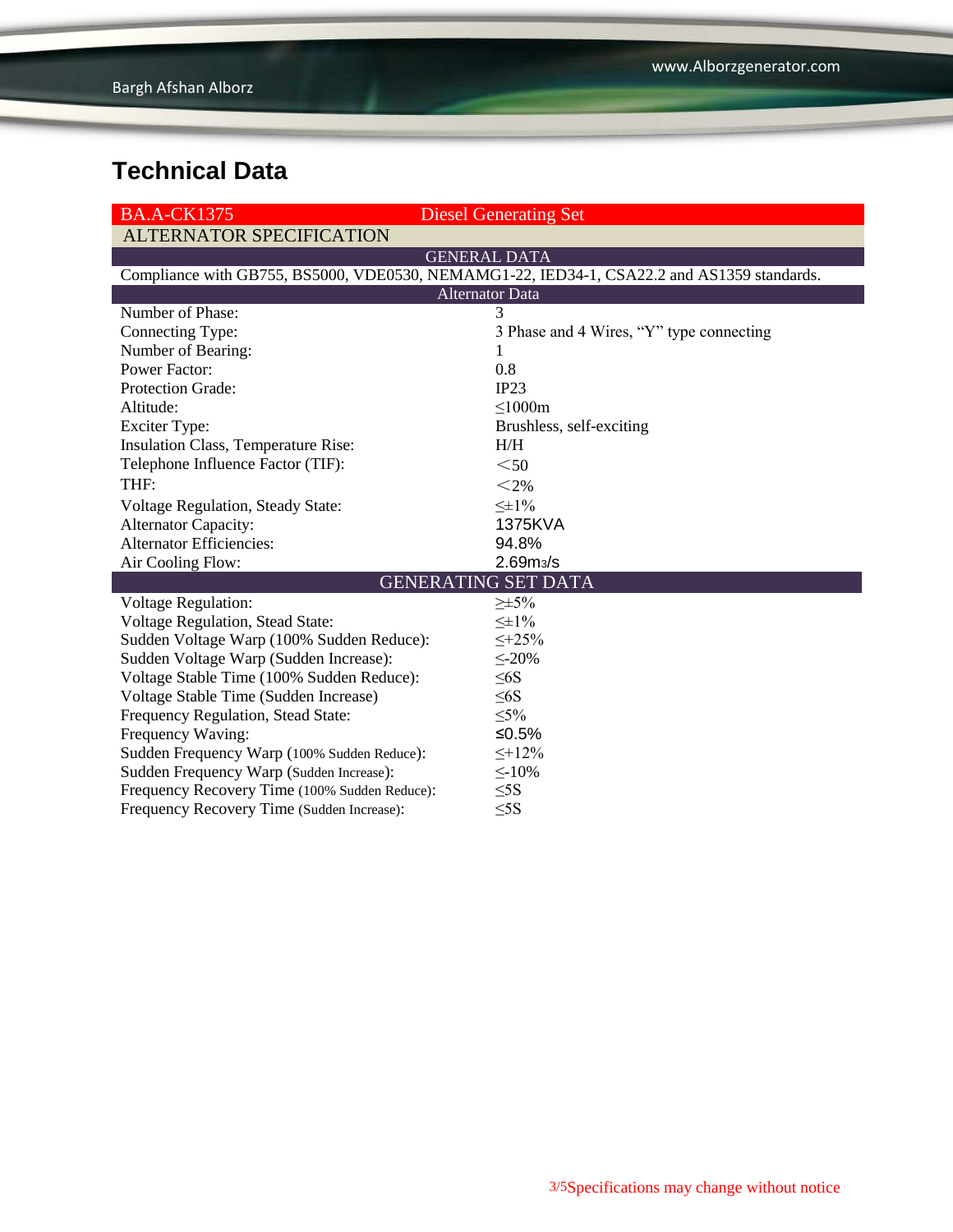| <b>BA.A-CK1375</b>                    | <b>Diesel Generating Set</b> |                                   |
|---------------------------------------|------------------------------|-----------------------------------|
| Options                               |                              |                                   |
| Engine                                | <b>Fuel System</b>           | <b>Control System</b>             |
| Heater 2KW & 4KW                      | Daily Fuel Tank              | Auto Control Panel                |
| Battery Charger 3.5A & 7A             | <b>Base Fuel Tank</b>        | Remote Control Panel              |
|                                       | <b>Water Separator</b>       | <b>Auto Transfer Switch (ATS)</b> |
|                                       | <b>Fuel Level Sensor</b>     | <b>Paralleling System</b>         |
|                                       |                              |                                   |
| Anti-Condensation Heater              | Rainproof Type               | <b>Engine Parts Drawing List</b>  |
| Drop CT (For Paralleling)             | Soundproof Type              | <b>Spare Parts</b>                |
|                                       | <b>Container Type</b>        |                                   |
| Dimension & Weight                    |                              |                                   |
| <b>Standard Configuration</b>         | With Base Fuel Tank          | Soundproof Type                   |
| (Open Type)                           |                              |                                   |
| Overall Size:5000 (mm)                |                              | Overall Size: Standard 40'ft high |
| $\times 2200$ (mm) $\times 2500$ (mm) |                              | container                         |
| Weight: 10000kg                       |                              | Weight: 31000kg                   |